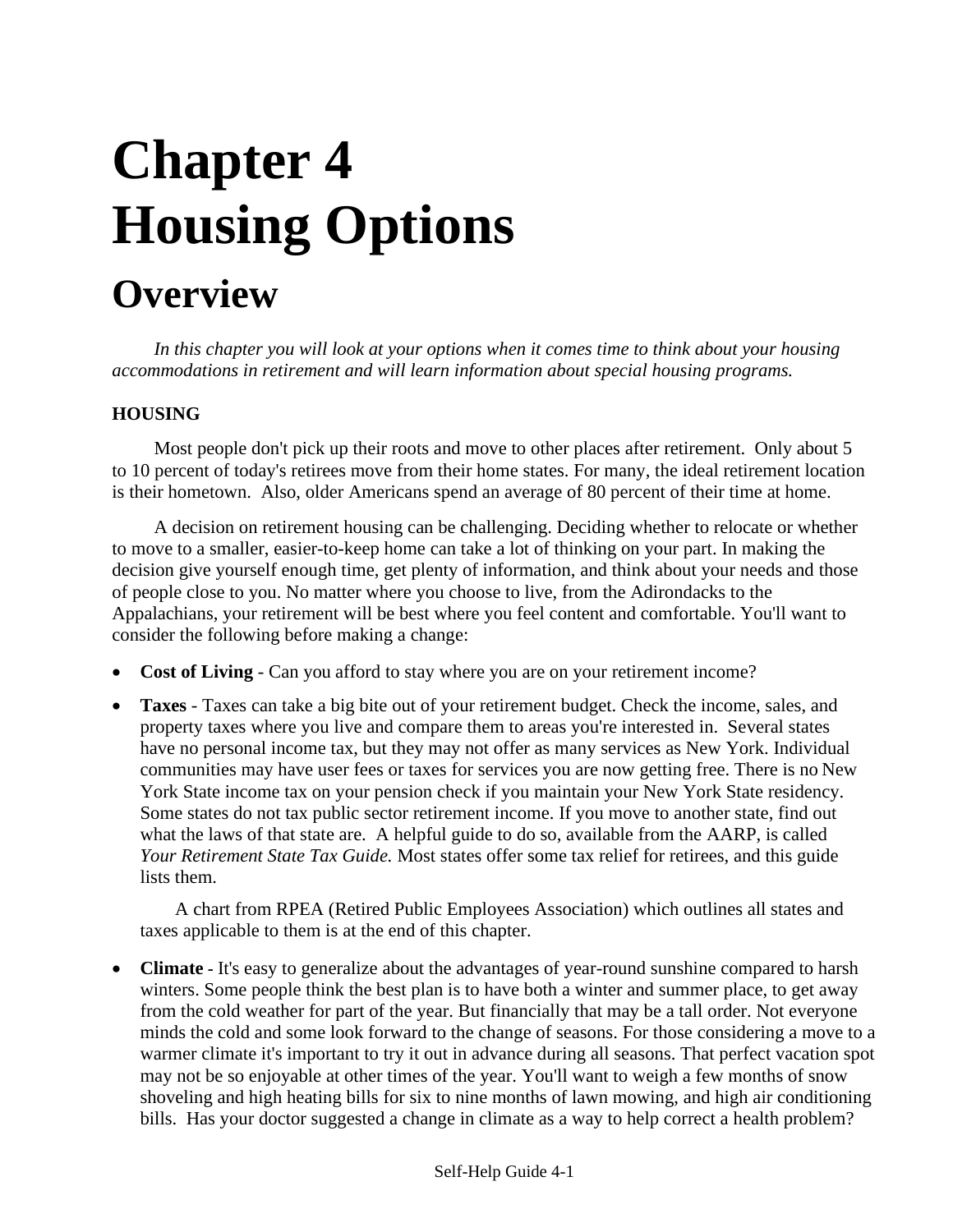Investigate air pollution levels, toxic waste sites, and clean water supply. You may have personal health conditions that force you to stay away from high-altitude locations or places with high levels of air pollution.

- **Family & Friends** It's important to say connected to people you care about. Is it better for you to be able to do this in person? You may think about moving to be closer to loved ones, but by moving after retiring you are also leaving behind others who have been very close and important to you. Are you able to spend some extra money on visiting family and friends if you move far away? Knowing someone in the area you move to or finding people with the same backgrounds and interests are important in your adjustment to a new location.
- **Services**  Before you make a move, even within your own area, think about what consumer services are available. How about shopping, banking, restaurants, specialty stores, hair care, and repair services? Having a church or synagogue nearby may be important. Don't forget quality medical care. How easy would it be for you to change doctors? The more rural and rustic your retirement dream home may be, the more likely you are to face problems finding quality medical facilities.
- **Transportation** If you live in the suburbs or in a rural area, you may be used to getting around by driving. Perhaps you depend a lot on a spouse, neighbor, or family member to drive you around. If something happens to this person, or to you, do you have other ways of getting around? Are you comfortable securing a ride with Uber or Lyft, for example? As you get older, would it be advisable to live near public transportation? Cities often offer good public transportation if you are comfortable living in the city.
- **Activities** In retirement it's important to have things that will keep you usefully busy. Starting with recreation and leisure, will it be easy for you to get to the kinds of things you enjoy? Moving to a retirement spot may give you many recreational choices, but are they the kind that you want? How often would you use the tennis court or golf course? If you are more interested in art, reading, or card playing, find out if there's a local museum, a good library, or a card club.

 Volunteer and educational opportunities often give retirees a sense of doing something meaningful. Look at the place you are thinking about for community groups, colleges, and other continuing education possibilities.

- **Safety** Needless to say, you want to live in a safe and secure place. Worrying about crime can be worse than fear of poor health or poverty. A structured retirement community or apartment complex with very good security can be appealing, or a small rural town may seem safer. Checking out the crime rate, the amount of fire and police protection, and the response time of a local emergency squad in a community may be helpful before you move.
- **Regionalism** Do you live in an area where certain cultures, customs, or even regional or ethnic foods are important to you? If so, then you should also think about that before you move.
- **Adaptation** As you consider finding the best place to live in retirement, it's important to think about how well you adapt to change. Are you the kind of person who looks for challenges and would find it exciting to live someplace else and meet new people and do new things? Or are you someone who likes to keep things the same, and feels better with things you know? Knowing yourself and what you like is an important part of deciding to move.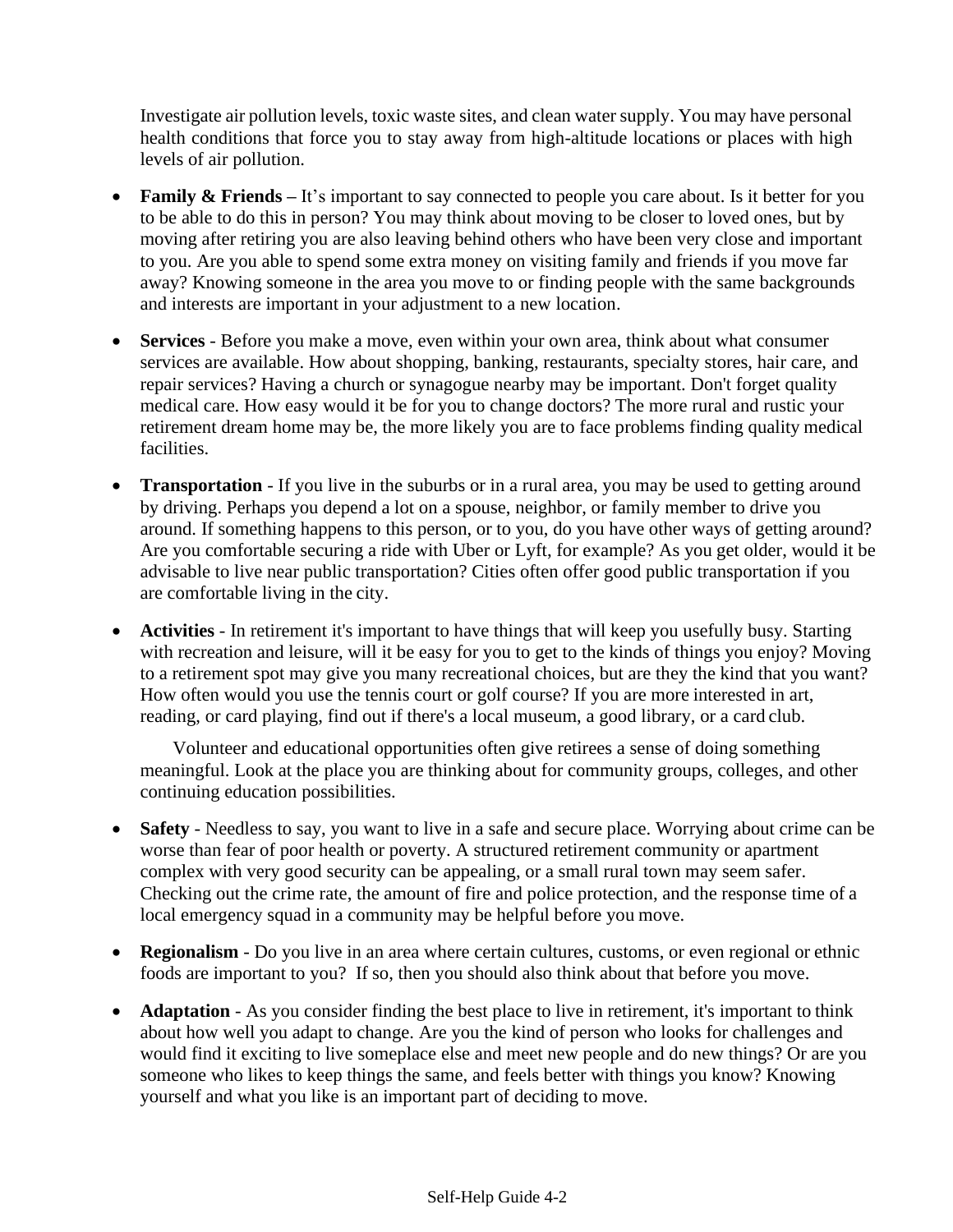#### **MOVING**

Where do you go for information to help you make your personal decisions about housing? Are you comfortable searching web? Try your local library for books, pamphlets, brochures, and newspapers. Subscribe to a local newspaper, hard copy or electronic, of a community you are interested in.

Local chambers of commerce, real estate agents, and state tourism departments are good sources of information. Many state tourism agencies are connected to a 1-800 telephone network that will help you get information on an area in which you are interested. Of course, a trial run in your chosen retirement spot can give you a better idea of what to expect than you can get from books. Visit the community at different times of the year and think about it as if you were living there.

#### **STAYING PUT**

If you have already decided to stay where you are, it's important to look at the house or apartment you live in. Picture yourself there for another 20 years.

The best time to make changes to your home is now, before you retire, while you still have a regular paycheck. Keep in mind that you are likely to stay home more in retirement and will want to be comfortable and secure. Now may be the time to do weatherization, add a half bath, or lower the storage cabinets. What you invest in these projects will depend on whether you own or rent your residence, and how long you intend to remain in your current home.

You may even want to consider converting a big house into a two-family home so that you can live on one level and rent the other for income, if local zoning laws allow.

The idea of a "home to grow old in" may help you make changes to your home now that will make life easier for you if your physical abilities change.

#### **MONEY MATTERS FOR HOMEOWNERS**

If you want to stay where you are, you may want to think about converting some of the equity, or cash value you have built into your home, into cash. Your home is probably the most valuable thing you own.

The usual way to tap into this equity is to sell your house and relocate. Another alternative is Home Equity Conversion Mortgage (HECM), which allows older homeowners to continue living in their homes while using their home's accumulated equity. HECM payments, together with interest and fees, are charged as loans against the home's value and are not repaid until the homeowner dies, transfers title to the house, or at a specified future due date.

Home Equity Conversion Mortgage plans are not to be confused with home equity loans which require an immediate repayment schedule.

One type of HECM specifically for homeowners aged 62 and over is called a reverse mortgage.

Through a reverse mortgage, a financial lender makes cash loan payments to a homeowner in regularly scheduled payments or in periodic amounts through a line of credit. The older homeowner retains the title to the home and retains responsibility for taxes and upkeep. Reverse mortgages vary in costs, length of term, and program features.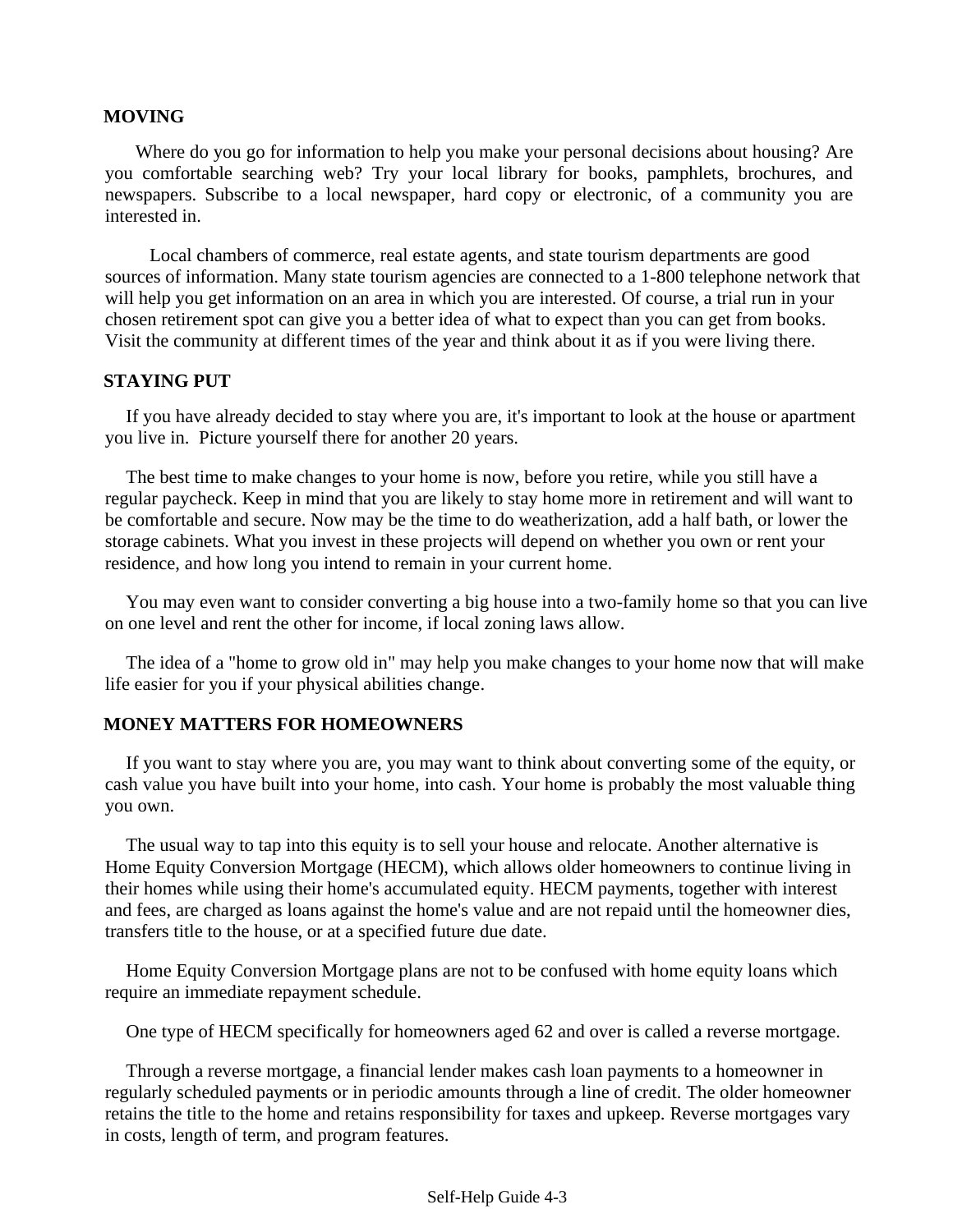Fannie Mae is offering repayment options for homeowners who missed their mortgage payments due to a financial hardship related to COVID-19. Fannie Mae announced a new COVID-19 payment deferral option. This payment option defers the amount you owe to the end of your loan term (the maturity date). You will have to pay the missed amount when you make your last loan payment or pay off the balance of the loan (e.g., when you sell or transfer the property or refinance your loan). [www.fanniemae.com.](http://www.fanniemae.com/)

For information about the U.S. Department of Housing and Urban Renewal's HECM Program and reverse mortgage counselors: U.S. Department of Housing and Urban Development, 451 7th Street S.W., Washington, DC 20410 [https://www.hud.gov/program\\_offices/housing/sfh/hecm/hecmabou](https://www.hud.gov/program_offices/housing/sfh/hecm/hecmabou)

Another type of HEC is a property tax deferral program, which is a public program operated by municipalities and which allows municipalities flexibility in program rules and operation. Variations of this program include: (1) an older homeowner's property taxes are not paid until the homeowner dies, sells the home, or moves, with payment of deferred taxes made through the sale of the home; (2) an older homeowner's property tax payments are regularly made by a financial lender and charged as a lien against the home's equity, with repayment of the accumulated lien made when the homeowner dies or transfers title to the home.

A third type of HEC is a deferred payment loan program, which is typically operated by a local government or community agency for low-income homeowners and which charge little or no interest. A financial lender makes payments to a homeowner for repairing or rehabilitating his home, charging the loans as a lien against the home's equity, with repayment of the accumulated lien made when the homeowner dies or transfers title to the home.

A fourth type of HEC is called a sale leaseback. Under this arrangement, the older homeowner sells the home to an investor (or, more often, to a son or daughter) who rents the home back to the older seller on a long-term or lifetime lease. The older seller receives a down payment plus monthly payments that exceed his rental charges. This allows the seller to have an additional amount of spendable income and allows him to continue living in his home. The buyer has title to the home and is responsible for taxes and upkeep.

#### **RETIREMENT HOUSING ALTERNATIVES**

The overwhelming preference of older people is to age in their own homes and communities. However, complete independence during the later years may be compromised as longevity is associated with increasing changes in the physical, social, emotional, mental, and financial status of older persons.

Aging-related changes may persuade an older person to consider relocating to a more supportive living environment. A variety of retirement housing alternatives are available in New York State to accommodate older people as their needs change during the later years.

Retirement housing alternatives may be developed by public or private organizations. They may be priced at market rates or subsidized by government assistance to be affordable by persons with specified income limits. Housing alternatives might or might not include a variety of activities, supportive assistance, supervision, personal/health care services, and nursing care.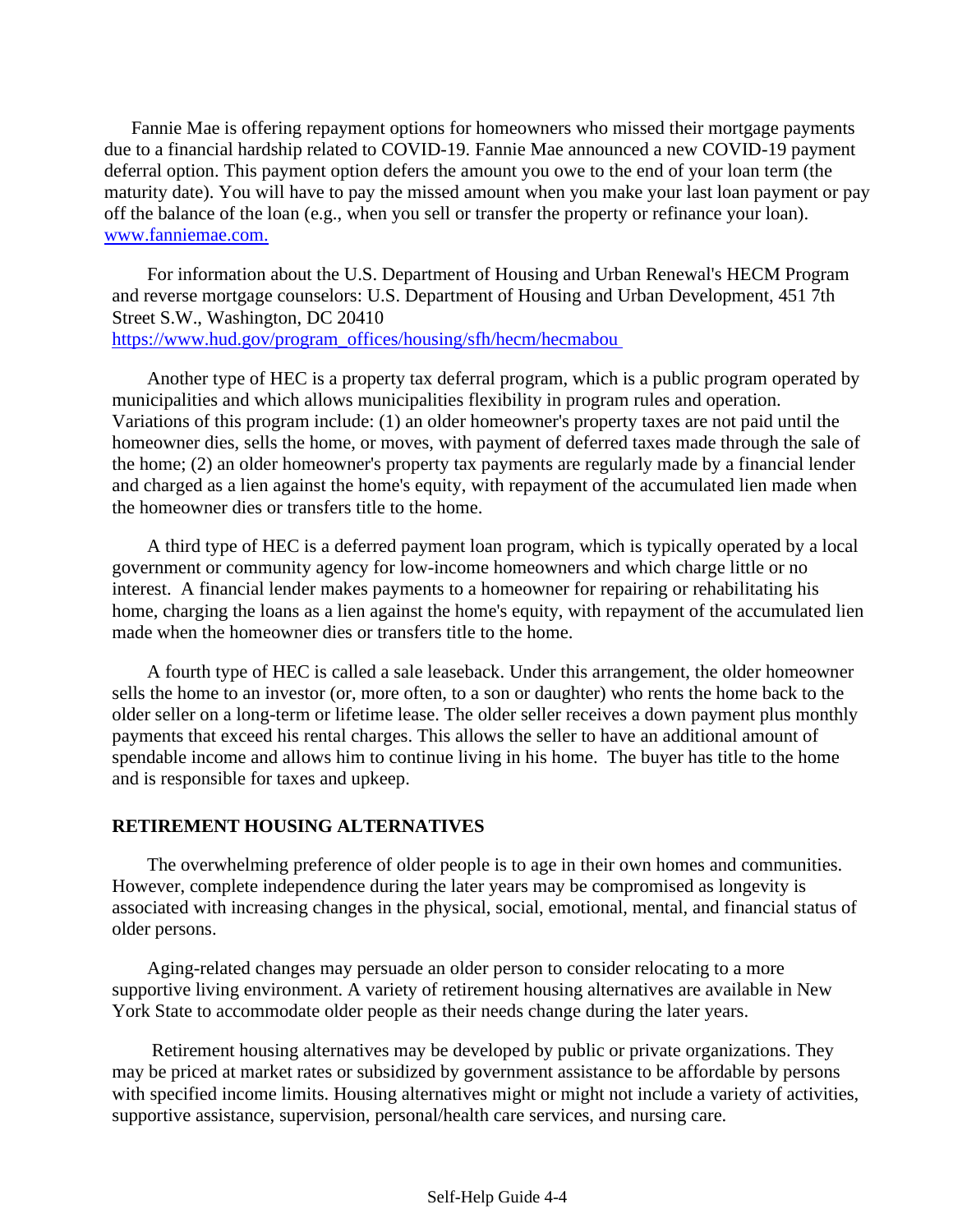If such features are included, they might be included as part of the monthly charge or rent, and services/assistance might be charged separately. The extent of service provision does not preclude residents from privately purchasing these services and assistance from community service agencies. If a category/alternative is licensed by New York State, its' specific name and definition are stated in law.

#### **Senior Housing Developments**

These are multi-unit apartment buildings, condominiums, cooperatives, single family home complexes, and mobile home parks that are restricted to persons over a specified age (defined variously as 55, 60, 62, or 65). Typically, these were not originally planned to include activities, supportive assistance, or personal/health care. Many have incrementally added these features as residents have aged and required help to continue aging in place.

Monthly charges or rents usually do not include the costs of services. Senior housing may be subsidized or non-subsidized.

#### **Naturally Occurring Retirement Communities (NORCs)**

These are geographic areas or multi-unit apartment buildings that are NOT restricted to persons over a specified age, but which have evolved over time to include a significant number (typically, over 50 per cent) of residents who are aged 60 or older. As the number of elderly tenants has grown, many NORCs have added activities, supportive assistance, and services to meet resident's needs. Monthly charges or rents typically do not include the costs of these activities/services. NORCs may be subsidized or non-subsidized.

#### **Supportive Housing**

These are multi-unit housing buildings (private rooms or full apartments) that are restricted to persons over a specified age and that include supportive assistance (congregate meals, housekeeping, transportation, laundry, emergency response systems, and resident services coordinator). Typically, monthly charges include rent and supportive services.

Supportive housing does not require licensure or certification by a public agency as personal care services (help with eating, bathing, dressing, grooming, toileting, transferring) are not provided or included in the monthly charge. Supportive housing residents may contract privately with community home care agencies to receive personal care and home health care services. Supportive housing may be subsidized or non-subsidized.

#### **Shared Housing Alternatives**

Shared housing arrangements can be intergenerational (age-integrated) or restricted to older persons. The benefits of home sharing include: sharing costs and upkeep tasks, mutual support and assistance, companionship, continued aging-in-place, and facilitated caregiving by family members. Local zoning laws may specify the conditions under which shared housing alternatives may be established. Below are listed four shared housing alternatives.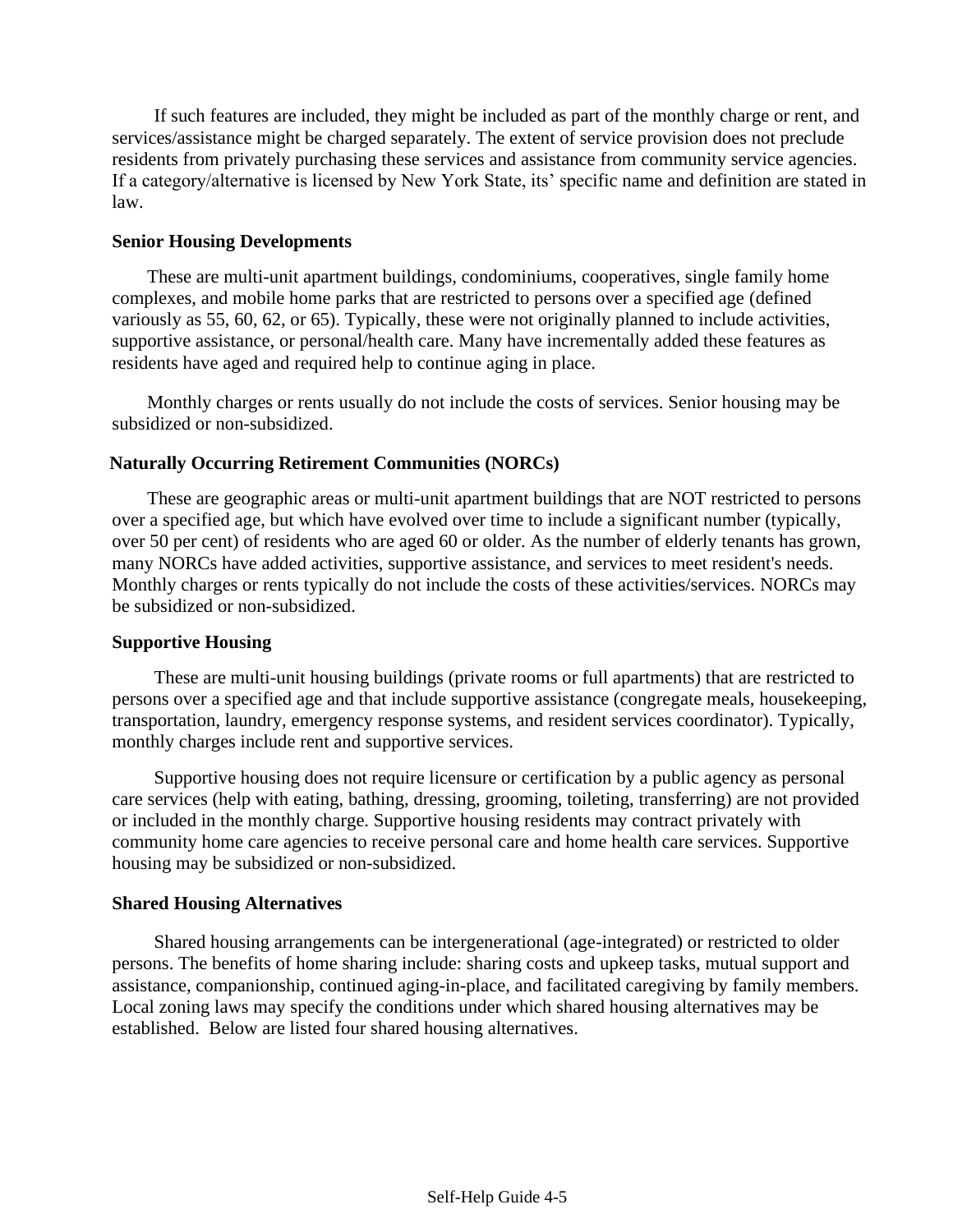#### **Shared Living Residence**

An age-integrated or age-restricted residence that is shared by a small group (3 to 10) of unrelated persons who share the living expenses and tasks of running the household. Residents have private bedrooms, but share the kitchen, dining, and living rooms. A shared living residence may be owned/sponsored by a community organization and rented to residents. Additional supportive and household assistance for residents will vary according to the independence level of the residents. No government licensure or certification is required unless personal care is charged for or provided by the sponsoring organization. Shared living residences may be subsidized or non-subsidized.

#### **Accessory Apartment**

A single-family home is modified to include a complete, private apartment for use by an older person (typically, an elderly relative); or, an elderly person may convert part of her own home into an accessory apartment for use by another person in order to have additional income, help with the upkeep of the house, and have the security of having a housemate while maintaining the privacy of a private living unit.

#### **Elder Cottage (or ECHO Housing)**

A small (apartment-sized), detached home for use by an older person which is temporarily sited on private property that contains the primary residence of a younger family member.

An Elder Cottage utilizes the water, electric, and sewer systems of the primary home. It provides security for the older person, privacy for both the older person and the younger family and facilitates the caregiving efforts of the younger family.

#### **Match-Up Home Sharing**

A homeowner or apartment renter with extra room shares his home with another person in exchange for rent and/or services, or as a mutually supportive arrangement to share companionship, expenses, assistance, and household tasks. Sharing may be intergenerational, or for older persons only. Match-up home sharing may occur informally but is often a formal program operated by a community agency which assumes responsibility for screening participants, matching for compatibility, assisting in drawing up agreements for living together, and helping with conflict resolution.

#### **Enriched Housing Program**

This service program is licensed by the New York State Department of Health, and provides congregate meals, housekeeping, homemaking, transportation, social activities, supervision, and personal care for individuals aged 65 and over. The program operates in multi-unit apartment buildings. An entire building may be licensed to provide Enriched Housing services to all residents or the program may be licensed to provide Enriched Housing services to a specified proportion of residents in a senior or family apartment development.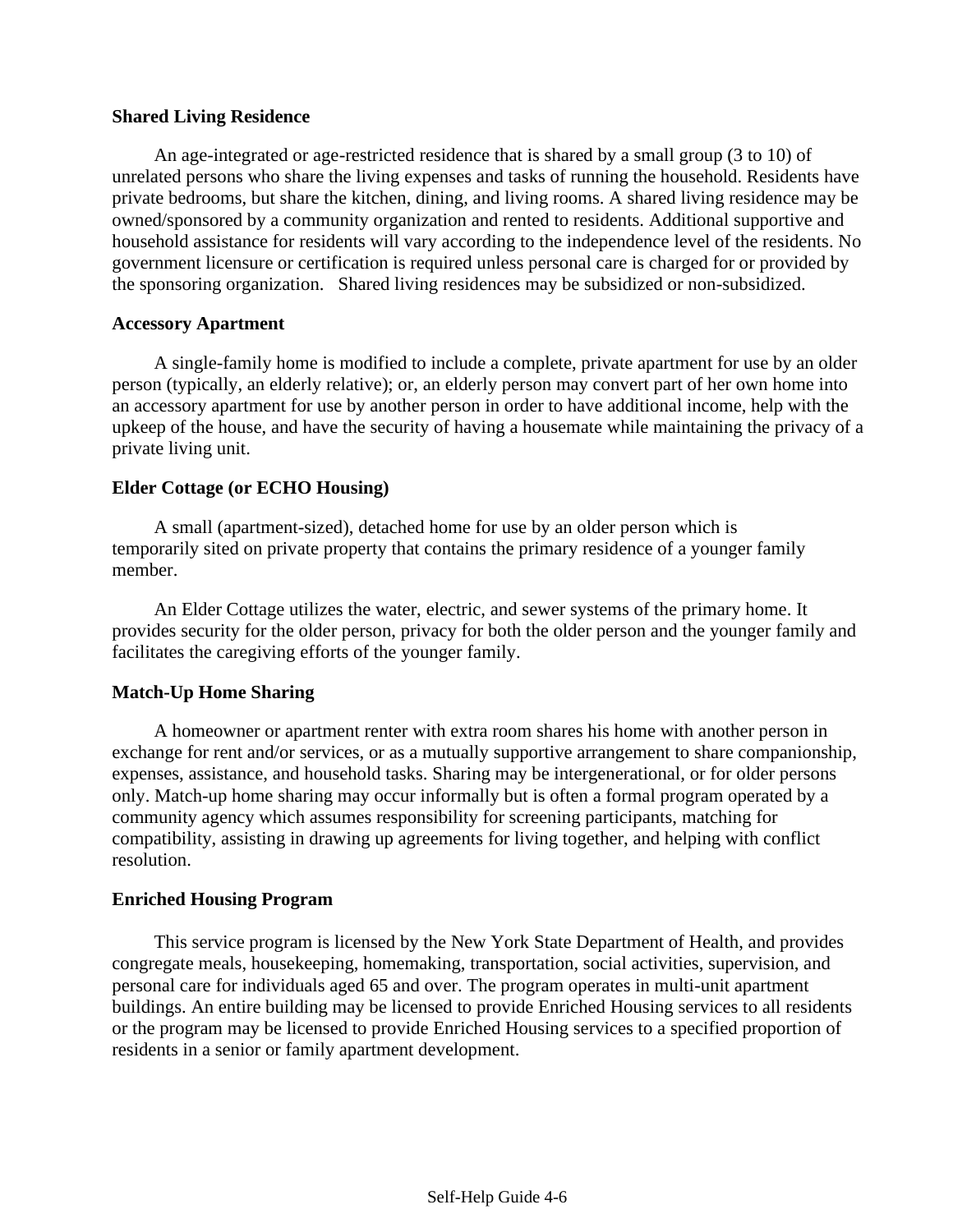Both the rent and the cost of services/care are included in one monthly charge. Residents can use private resources to pay for monthly charges; those below a specified income level are eligible for subsidization through the federal and state Supplemental Security Income (SSI) Programs.

#### **Adult Homes**

Adult Homes, for adults of all ages, are licensed by the State Department of Health to provide room, meals, supportive services, personal care, and 24-hour supervision to five or more adults. Room and services are included in one monthly charge, which may be paid with private resources or subsidized through federal and state SSI Programs for those below a specified income level.

#### **Family Type Homes**

Family Type Homes, for adults of all ages, are certified by County Departments of Social Services. These are typically a single-family home in which the homeowner provides supportive services, meals, supervision, and personal care to four or fewer adults who are unrelated to the homeowner/operator. Rent and care are included in one monthly charge. Charges may be paid with private resources, or those below a specified income level are eligible for subsidization through the federal and state Supplemental Security Income (SSI) Programs.

#### **Assisted Living Program**

Adult Home operators and Enriched Housing operators are eligible to be approved by the State Department of Health to provide personal and health-related services (in addition to routine supportive services) to their residents who are assessed as being nursing-home-eligible. Room/rent and all services may be paid with private resources or, for those below a specified income level, may be subsidized through SSI for residential supportive services and through the Medicaid Program for personal care and health-related services.

#### **Dementia Care Facilities**

These multi-unit developments are licensed by the State Department of Health as Enriched Housing Programs or Adult Homes. Their physical layouts, programmatic aims, staffing, and care plans are designed to address the needs of people with Alzheimer's disease or other dementia conditions.

#### **Continuing Care Retirement Communities (CCRCs)**

These multi-level communities are restricted to persons over a specified age and include independent living units (apartments and/or cottages), social activities, congregate meals, supportive assistance, and personal care all on one campus. Nursing home care is also included but may be provided on or off campus. Residents pay for housing, activities, meals, services, and nursing care, with a one-time entry fee and regular monthly charges. They may also use long-term care insurance. A community's independent living units may be structured as a cooperative, condominium, or rental arrangement.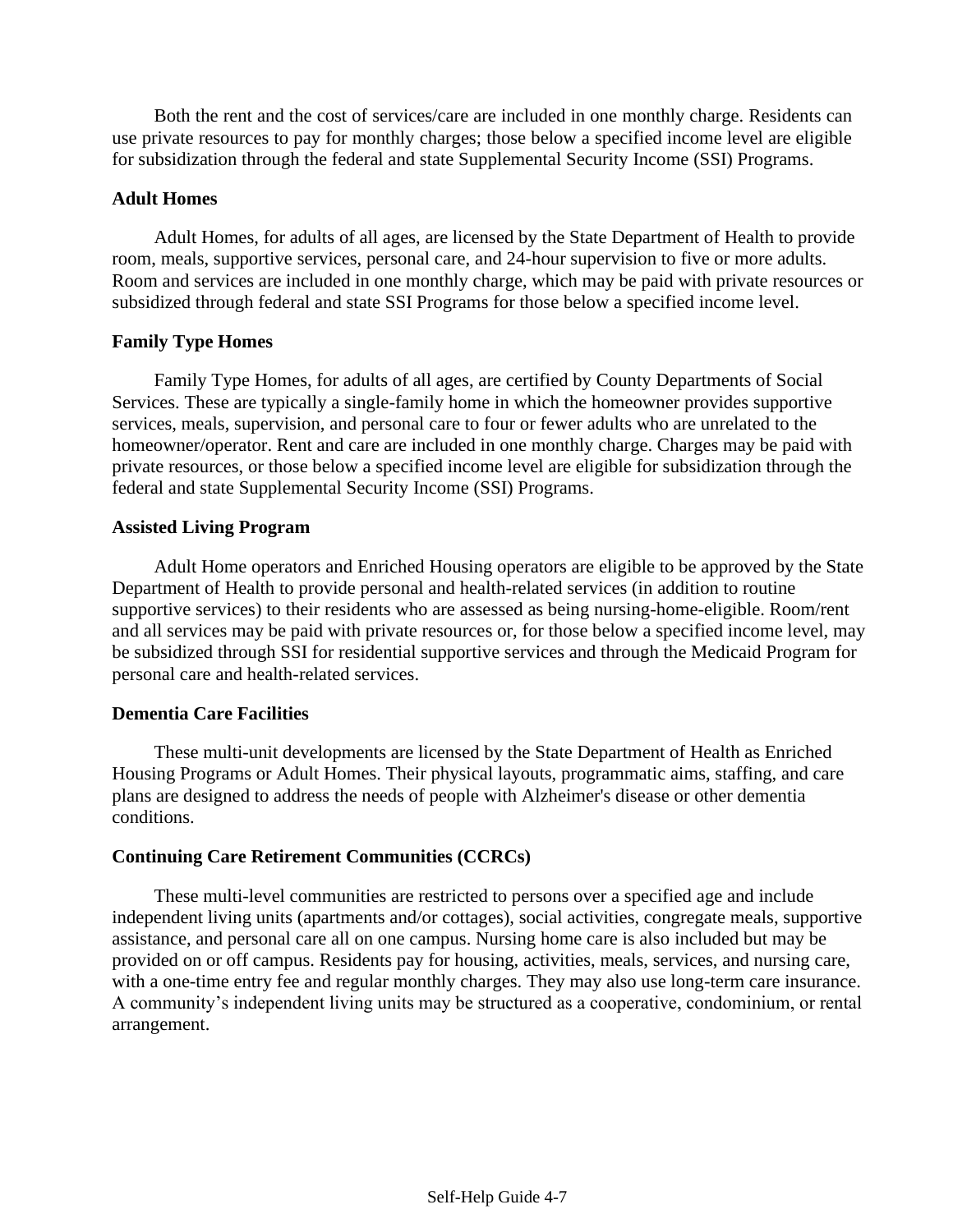# **RETIREMENT C**H**ECKLIST**   *Housing Options*

As you approach retirement it is useful to determine what you know, what you've done, and what you still need to find out or do.

Read each of the questions below and circle your answer, "YES" or "NO." Next, for each "NO" answer you gave, write down a few words in the space provided that will help you find the answers. You may want to use the same space to record other personal questions about this topic.

| 1. | Have I examined the various housing options?                                                                                | <b>YES</b> | N <sub>O</sub> |
|----|-----------------------------------------------------------------------------------------------------------------------------|------------|----------------|
|    |                                                                                                                             |            |                |
| 2. | If I do move, do I know where I'd like to go and why?                                                                       | <b>YES</b> | N <sub>O</sub> |
|    |                                                                                                                             |            |                |
| 3. | Can I afford to live where I want?                                                                                          | <b>YES</b> | N <sub>O</sub> |
|    |                                                                                                                             |            |                |
| 4. | Have I explored with others the options of moving or<br>staying where I am when I retire?                                   | <b>YES</b> | N <sub>O</sub> |
| 5. | Would my house pass a "safety test" allowing for the needs                                                                  | <b>YES</b> | N <sub>O</sub> |
|    | of a physically limited resident?                                                                                           |            |                |
| 6. | Would a person 20 years older than me be able and willing<br>to keep up with my normal household chores and<br>maintenance? | <b>YES</b> | N <sub>O</sub> |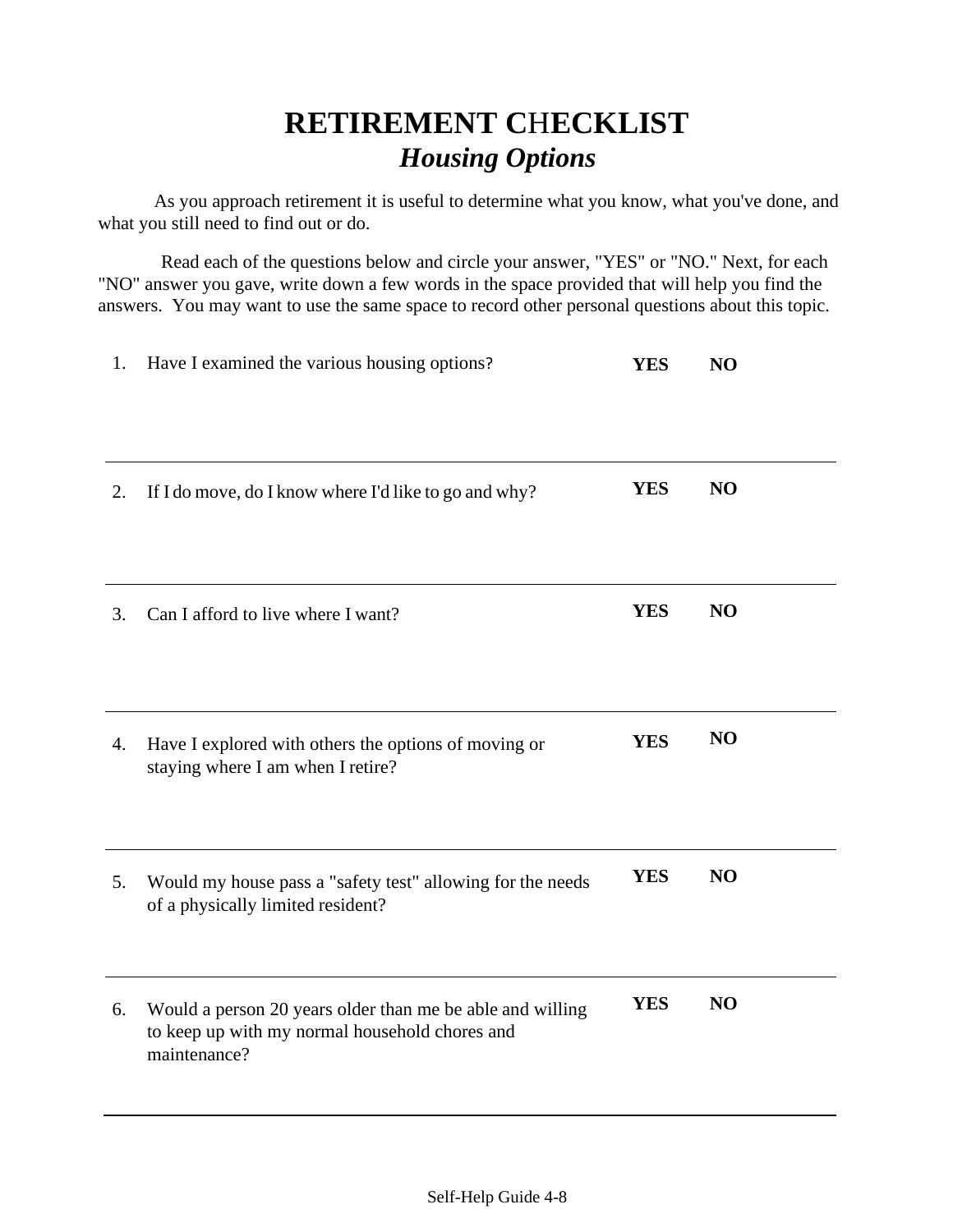## **NYS PENSION TAXATION BY STATE**

The following taxability information was obtained from the web sites and tax publications of the various states. States enact, amend, and repeal laws; therefore, if you consider moving to another state, you should verify this information with that state's Tax Department or office.

The information in the table below was reviewed and found to be accurate, as of **01/2022**. This table was prepared by Retired Public Employees Association, Inc. (RPEA) and printed with their permission.

Check the web site:<https://rpea.org/retirement-planning/pension-tax-by-state/>

| <b>State</b>    | <b>Income</b><br>Tax | <b>Tax NY</b><br><b>Pension</b> | <b>Tax IRC 457's</b><br>or Deferred<br>Comp | <b>Tax Social</b><br><b>Security</b> | <b>Comments</b>                                                                                                                                                              |
|-----------------|----------------------|---------------------------------|---------------------------------------------|--------------------------------------|------------------------------------------------------------------------------------------------------------------------------------------------------------------------------|
| <b>Alabama</b>  | Yes                  | N <sub>0</sub>                  | Yes                                         | No                                   | NYS pension exempt as a defined benefit plan.<br>Tax info: 334-242-1170 or revenue.alabama.gov                                                                               |
| <b>Alaska</b>   | N <sub>0</sub>       | N <sub>0</sub>                  | No                                          | N <sub>0</sub>                       | No income tax. Tax info: 907-269-6620 or<br>tax.alaska.gov                                                                                                                   |
| <b>Arizona</b>  | Yes                  | Yes                             | Yes                                         | N <sub>0</sub>                       | Tax info: 800-352-4092 or azdor.gov                                                                                                                                          |
| <b>Arkansas</b> | Yes                  | Yes                             | Yes                                         | N <sub>0</sub>                       | Exclude up to \$6,000 of pension and annuity<br>income; traditional IRA qualifies; tax info: 501-682-1100 or<br>https://www.dfa.arkansas.gov/services/category/taxes/        |
| California      | Yes                  | Yes                             | Yes                                         | N <sub>0</sub>                       | Tax info: 800-852-5711 or ftb.ca.gov                                                                                                                                         |
| Colorado        | Yes                  | Yes                             | Yes                                         | Yes                                  | Pension/social security deduction; Over 65 exclude up<br>to \$24,000; Tax info: 303-238-7378 or<br>colorado.gov/pacific/tax                                                  |
| CT              | Yes                  | Yes                             | Yes                                         | Yes                                  | Less than \$50,000 (single) and \$60,000 (married), you can<br>subtract Social Security. If above these amounts, complete<br>worksheet to determine tax. Info: 860-297-5962. |
| D.C.            | Yes                  | Yes                             | Yes                                         | N <sub>0</sub>                       | DC tax info: 202-727-4829 or otr.cfo.dc.gov/                                                                                                                                 |
| <b>Delaware</b> | <b>Yes</b>           | Yes                             | Yes                                         | No                                   | 60 and over, exclusion up to \$12,500; under age 60, exclusion<br>limited to \$2,000. Tax info: 302-577-8200 or<br>revenue.delaware.gov                                      |
| Florida         | No.                  | N <sub>0</sub>                  | No                                          | N <sub>0</sub>                       | No income taxes. Tax info: 800-352-3671 or 850-488-6800 or<br>https://floridarevenue.com/taxes/Pages/default.aspx                                                            |
| Georgia         | Yes                  | Yes                             | Yes                                         | N <sub>0</sub>                       | Retirement income exclusion from \$35,000 to \$65,000. Tax<br>info: 404-417-6501 or 877-423-6177 or Dor.georgia.gov/taxes                                                    |
| Hawaii          | Yes                  | N <sub>0</sub>                  | Yes                                         | No                                   | Employer funded pension plans exempt, these self-funded<br>plans may be fully or partly taxable. Tax info:<br>800-222-3229 or Tax.hawaii.gov                                 |
| Idaho           | Yes                  | Yes                             | Yes                                         | N <sub>0</sub>                       | Tax info: 800-972-7660 or tax.idaho.gov                                                                                                                                      |
| <b>Illinois</b> | Yes                  | N <sub>0</sub>                  | N <sub>0</sub>                              | N <sub>0</sub>                       | Tax info: 800-732-8866 or<br>https://www2.illinois.gov/rev/Pages/default.aspx                                                                                                |
| Indiana         | Yes                  | Yes                             | Yes                                         | No                                   | May have county tax; call 317-232-2240 or In.gov/dor                                                                                                                         |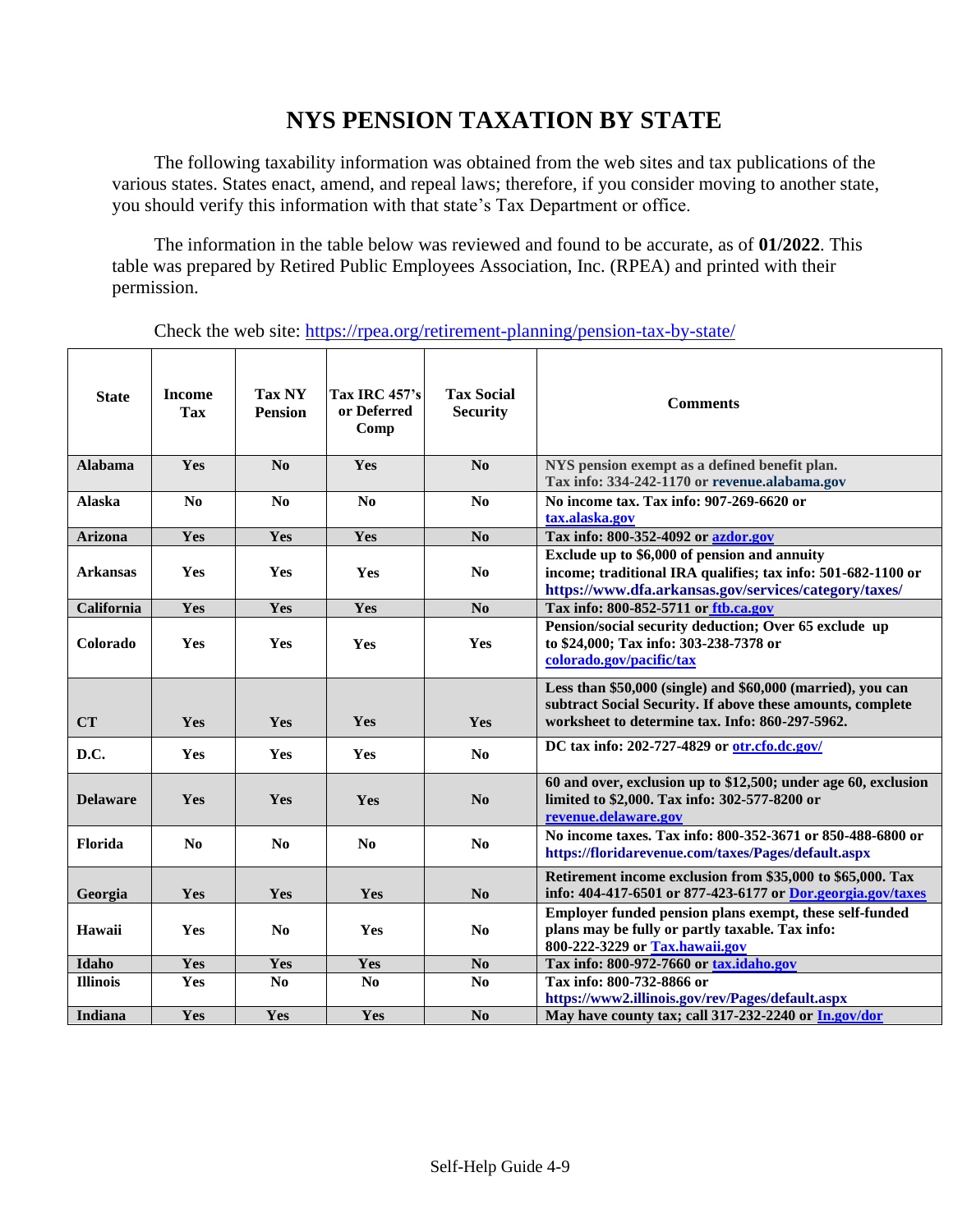|                        |                |                |                |                        | Pension/retirement income exclusion \$6,000 or                   |
|------------------------|----------------|----------------|----------------|------------------------|------------------------------------------------------------------|
| Iowa                   | Yes            | Yes            | Yes            | N <sub>0</sub>         | \$12,000 based on filing status and age; SS not taxed            |
|                        |                |                |                |                        | but included in worksheets; tax info: 515-281-3114 or            |
|                        |                |                |                |                        | <b>Tax.iowa.gov</b>                                              |
| <b>Kansas</b>          | Yes            | <b>Yes</b>     | Yes            | Yes                    | If federal income is less than \$75,000, Social Security         |
|                        |                |                |                |                        | is exempt. Tax info: 785-368-8222 or ksrevenue.org               |
| Kentucky               | Yes            | Yes            | Yes            | N <sub>0</sub>         | Exclusion reduced to \$31,110 for pension and annuity.           |
|                        |                |                |                |                        | Tax info: 502-564-4581 or revenue.ky.gov                         |
|                        |                |                |                |                        | Over 65 retirement income exclusion up to \$6,000                |
| Louisiana              | Yes            | Yes            | Yes            | N <sub>0</sub>         | (single). https://revenue.louisiana.gov/                         |
|                        |                |                |                |                        | Deduct up to \$6,000 of pension and annuity income;              |
| <b>Maine</b>           | Yes            | Yes            | Yes            | N <sub>0</sub>         | reduced by social security received. Tax info: 207-              |
|                        |                |                |                |                        | 626-8475 or maine.gov/revenue                                    |
|                        |                |                |                |                        | Over 65, taxable pension and annuity exclusion up to             |
| <b>Maryland</b>        | Yes            | Yes            | Yes            | N <sub>0</sub>         |                                                                  |
|                        |                |                |                |                        | \$30,600. Tax info: 800-638-2937 or                              |
|                        |                |                |                |                        | Taxes.marylandtaxes.com/individual_taxes/                        |
|                        |                |                |                |                        | Reciprocal pension exclusion with NY: if over 59 $\frac{1}{2}$ , |
| <b>MA</b>              | Yes            | Yes            | Yes            | N <sub>0</sub>         | can exclude up to \$20,000. Tax info: 617-887-6367 or            |
|                        |                |                |                |                        | https://www.mass.gov/topics/taxes                                |
|                        |                |                |                |                        | Allowable exclusions depend on your age: \$51,570                |
| <b>Michigan</b>        | Yes            | Yes            | Yes            | N <sub>0</sub>         | (single). 517-636-4486 or michigan.gov/taxes                     |
|                        |                |                |                |                        |                                                                  |
|                        |                |                |                |                        | "Over 65 subtraction," schedule with age and income              |
| <b>Minnesota</b>       | Yes            | Yes            | Yes            | Yes                    | requirements. Tax info: 800-652-9094 or                          |
|                        |                |                |                |                        | Revenue.state.mn.us                                              |
| <b>MS</b>              | Yes            | N <sub>0</sub> | N <sub>0</sub> | N <sub>0</sub>         | Retirement income and Social Security not taxable.               |
|                        |                |                |                |                        | Tax info: 601-923-7700 or Dor.ms.gov                             |
|                        |                |                |                |                        | Deduct public pension up to \$37,720 or maximum social           |
| Missouri               | Yes            | Yes            | Yes            | Yes                    | security benefit, if Missouri income is less than \$85,000       |
|                        |                |                |                |                        | (single) and \$100,000 (married). Tax info 573-751-3505.         |
|                        |                |                |                |                        | https://dor.mo.gov/personal/                                     |
|                        |                |                |                |                        | Pension exclusion up to \$4,180. *Social Security                |
|                        |                |                |                |                        | worksheet to determine taxable amount. Tax info:                 |
| <b>Montana</b>         | Yes            | Yes            | Yes            | Yes                    | 866-859-2254 or Revenue.mt.gov                                   |
|                        | Yes            | Yes            | Yes            | Yes                    | Tax info: 800-742-7474 or https://revenue.nebraska.gov/          |
| Nebraska               |                |                |                |                        |                                                                  |
|                        |                |                |                |                        |                                                                  |
| <b>Nevada</b>          | N <sub>0</sub> | N <sub>0</sub> | N <sub>0</sub> | N <sub>0</sub>         | No income taxes. Tax info: 866-962-3707 or                       |
|                        |                |                |                |                        | <b>Tax.nv.gov</b>                                                |
| $\mathbf{N}\mathbf{H}$ | Yes            | $\bf No$       | $\bf No$       | $\mathbf{N}\mathbf{o}$ | 5% tax on interest & dividends. Tax info: 603-230-               |
|                        |                |                |                |                        | 5000 or Revenue.nh.gov                                           |
|                        |                |                |                |                        | \$40,000 (single), \$60,000 (joint). Tax info: 609-              |
| <b>New Jersey</b>      | Yes            | Yes            | Yes            | $\bf No$               | 292-6400 or state.nj.us/treasury/taxation                        |
|                        |                |                |                |                        | Up to \$8,000 exclusion. Tax info:505-827-0700 or                |
| <b>New</b>             | Yes            | Yes            | Yes            | <b>Yes</b>             | <b>Tax.newmexico.gov</b>                                         |
| <b>Mexico</b>          |                |                |                |                        |                                                                  |
| <b>New York</b>        | Yes            | No             | Yes            | N <sub>0</sub>         | Up to \$20,000 exclusion for pension, annuity or Def.            |
|                        |                |                |                |                        | Comp. Tax info: 518-457-5181 or tax.ny.gov                       |
| <b>North</b>           | Yes            | <b>Yes</b>     | Yes            | No                     | Bailey Settlement Only. Tax info: 877-252-3052 or                |
| Carolina               |                |                |                |                        | <b>Dorne.com</b>                                                 |
| N. Dakota              | Yes            | Yes            | Yes            | Yes                    | Tax info: 701-328-1247 or nd.gov/tax                             |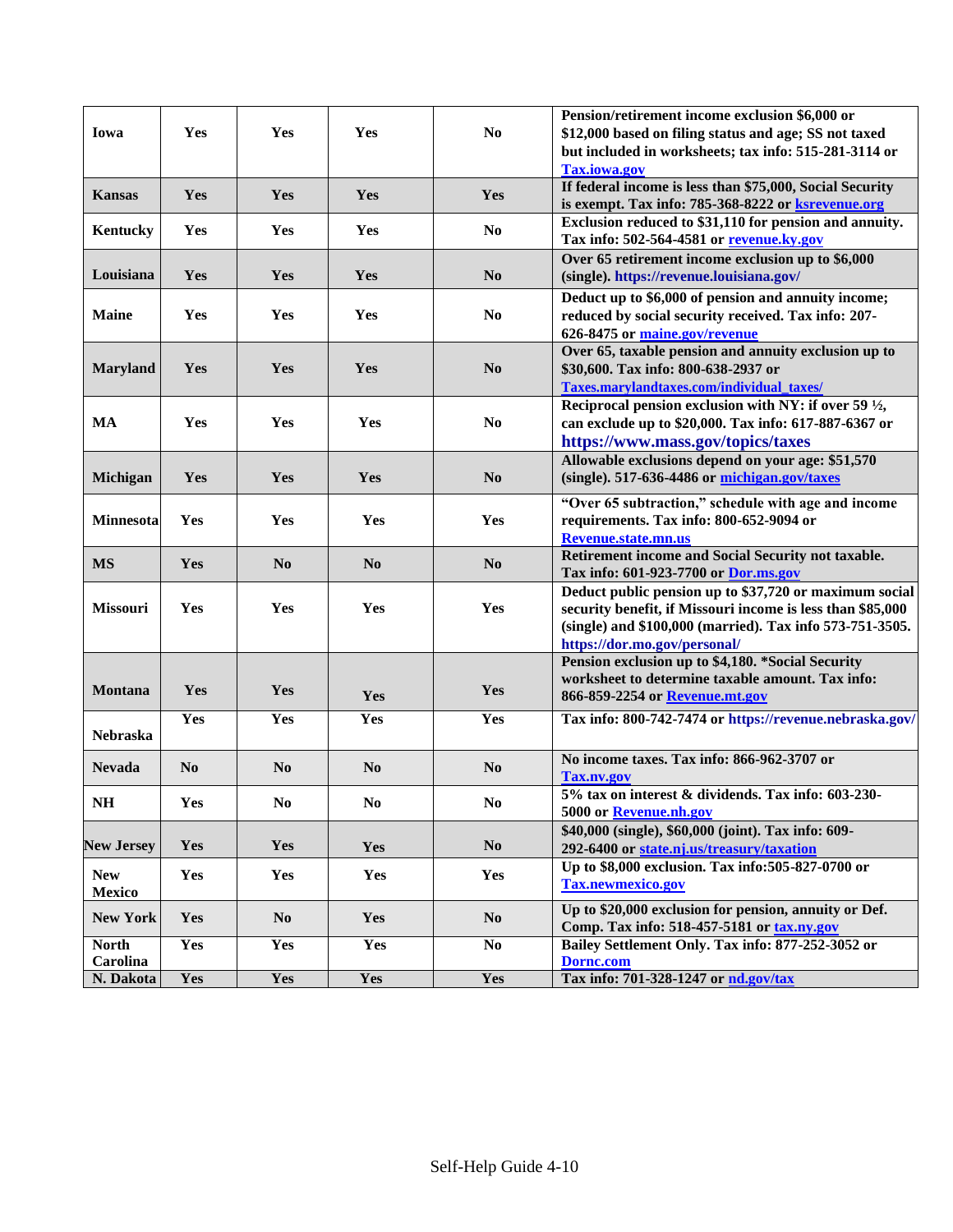| Ohio                          | Yes             | Yes            | Yes             | N <sub>0</sub> | Tax info: 800-282-1780 tax.ohio.gov                                                                                                                                                                                                                  |
|-------------------------------|-----------------|----------------|-----------------|----------------|------------------------------------------------------------------------------------------------------------------------------------------------------------------------------------------------------------------------------------------------------|
|                               |                 |                |                 |                | Tax info: 405-521-3160 or tax.ok.gov                                                                                                                                                                                                                 |
| <b>Oklahoma</b>               | Yes             | Yes            | Yes             | N <sub>0</sub> |                                                                                                                                                                                                                                                      |
| Oregon                        | Yes             | Yes            | Yes             | N <sub>0</sub> | Tax info: 800-356-4222 or Oregon.gov/dor                                                                                                                                                                                                             |
| PA                            | Yes             | No             | No              | No             | Commonly recognized retirement benefits are not taxable<br>for PA purpose if you retired and met the requirements<br>for under your employer's plan. Tax info: 717-787-8201<br>or facts line 888-PATAXES or Revenue.pa.gov                           |
| <b>Rhode</b><br><b>Island</b> | Yes             | Yes            | Yes             | Yes            | In 2017, tax break re: Social Security. Tax info: 401-<br>222-1040 or http://www.tax.ri.gov/                                                                                                                                                         |
| <b>South</b><br>Carolina      | Yes             | Yes            | Yes             | No             | Retirement income deduction up to \$3,000 until age<br>65. At 65, up to \$10,000. All residents over 65, are<br>eligible for an income tax deduction of \$15,000,<br>reduced by retirement income deduction. Tax info:<br>844-898-8542 or Dor.sc.gov |
| S. Dakota                     | N <sub>0</sub>  | No             | N <sub>0</sub>  | N <sub>0</sub> | No income taxes. Tax info: 605-773-3311 or Dor.sd.gov                                                                                                                                                                                                |
| <b>Tennessee</b>              | Yes             | No             | No              | No             | Hall Income tax on bonds, interest & dividends from<br>stock. Tax info: 615-253-0600 or<br>tennessee.gov/revenue                                                                                                                                     |
| <b>Texas</b>                  | N <sub>0</sub>  | No             | N <sub>0</sub>  | N <sub>0</sub> | No income taxes. Tax info 800-248-4093<br>or https://comptroller.texas.gov/taxes/                                                                                                                                                                    |
| Utah                          | Yes             | Yes            | Yes             | Yes            | Retirement tax credit, with income limits. Tax 800-<br>662-4335.                                                                                                                                                                                     |
| <b>Vermont</b>                | Yes             | Yes            | Yes             | Yes            | Tax info: 802-828-2865 or Tax.vermont.gov                                                                                                                                                                                                            |
| <b>Virginia</b>               | Yes             | Yes            | Yes             | No             | Over 65 exclusions up to \$12,000. Previously taxed<br>retirement plans can be subtracted. Tax info: 804-367-<br>8031 or https://www.tax.virginia.gov/                                                                                               |
| <b>WA</b>                     | $\overline{No}$ | N <sub>0</sub> | $\overline{No}$ | N <sub>0</sub> | No income taxes. Tax info 800-647-7706 or dor.wa.gov                                                                                                                                                                                                 |
| West<br><b>Virginia</b>       | Yes             | <b>Yes</b>     | <b>Yes</b>      | Yes            | Seniors tax relief may exclude up to \$8,000. Tax info:<br>800-982-8297 or Tax.wv.gov                                                                                                                                                                |
| Wisconsin                     | Yes             | Yes            | Yes             | N <sub>0</sub> | Exclude up to \$5,000 of retirement income, with income<br>requirement. Tax info: 608-266-2486<br>or revenue.wi.gov                                                                                                                                  |
| Wyoming                       | N <sub>0</sub>  | No             | N <sub>0</sub>  | No             | No income taxes. Tax info: 307-777-5542<br>or revenue.state.wv.us                                                                                                                                                                                    |